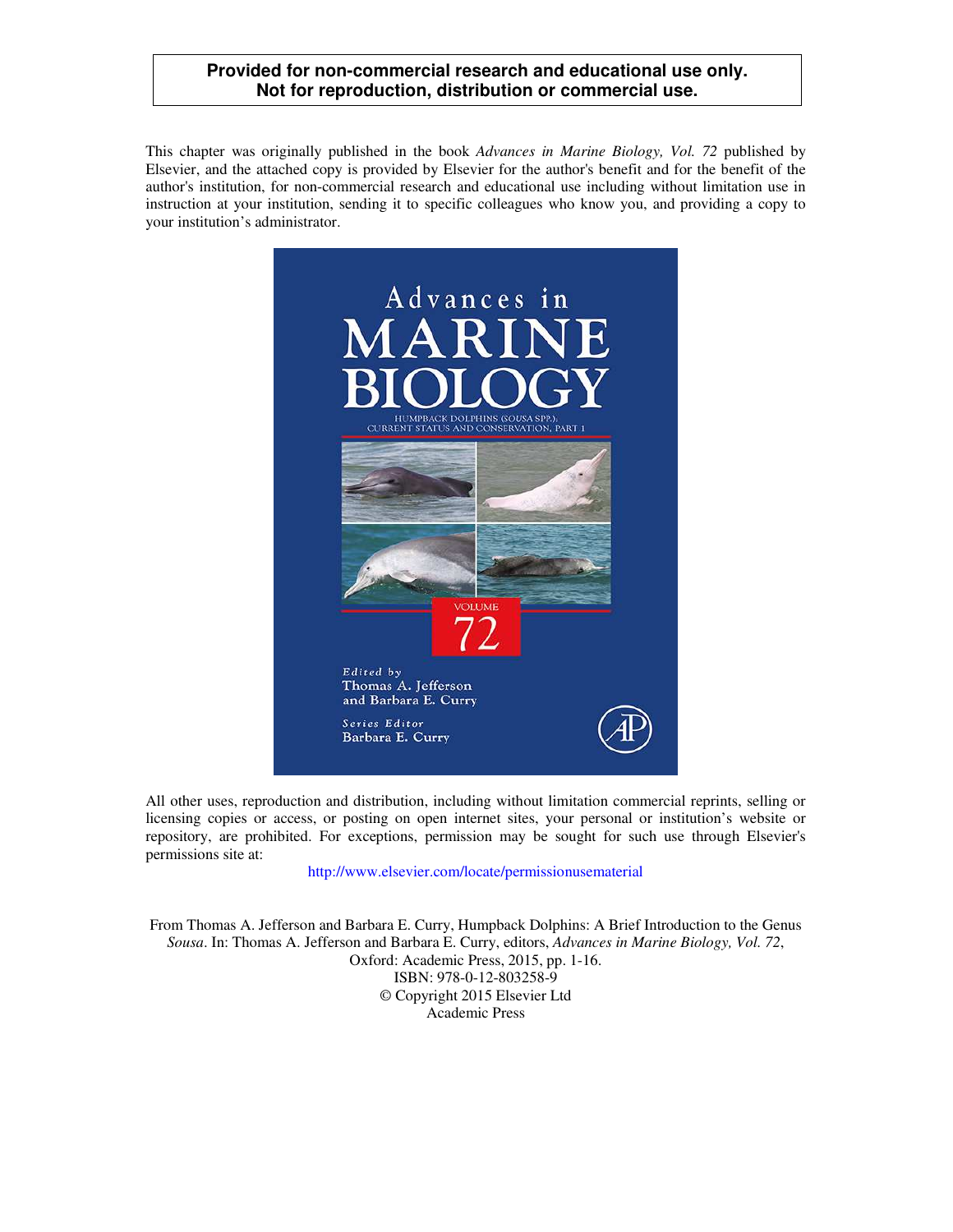CHAPTER ONE

# Humpback Dolphins: A Brief Introduction to the Genus Sousa

### Thomas A. Jefferson<sup>\*,1</sup>, Barbara E. Curry<sup>†</sup>

\*Clymene Enterprises, Lakeside, California, USA

† Physiological Ecology and Bioenergetics Laboratory, University of Central Florida, Orlando, Florida, USA <sup>1</sup>Corresponding author: e-mail address: sclymene@aol.com

#### **Contents**

|            | 1. Introduction                    | $\mathcal{P}$ |
|------------|------------------------------------|---------------|
|            | 2. Taxonomy                        | 3             |
|            | 3. Geographic Range                | 6             |
|            | 4. Abundance and Trends            | 7             |
|            | 5. Habitat and Ecology             | 8             |
|            | 6. Threats                         | 10            |
|            | 7. Conservation Actions and Status | 11            |
| References |                                    | 13            |

#### **Abstract**

The delphinid genus Sousa has recently undergone a major revision, and currently contains four species, the Atlantic humpback (Sousa teuszii), Indian Ocean humpback (Sousa plumbea), Indo-Pacific humpback (Sousa chinensis), and Australian humpback (Sousa sahulensis) dolphins. Recent molecular evidence suggests that humpback dolphins in the Bay of Bengal may comprise a fifth species. These moderate-sized dolphin species are found in shallow (<30 m), coastal waters of the eastern Atlantic, Indian, and western Pacific oceans. Abundance and trends have only been studied in a few areas, mostly in eastern Africa, China, and northern Australia. No global, empirically derived abundance estimates exist for any of the four species, but none appear to number more than about 20,000 individuals. Humpback dolphins feed mostly on small fishes, and sometimes shrimps; occur for the most part in small groups (mostly 12 or less); have limited nearshore movements; and in most parts of their range exhibit a fission/fusion type of social organization. Major threats that affect all the species are entanglement in fishing gear, and habitat degradation/destruction from various forms of coastal development. Impacts from vessel traffic (including behavioural disturbance and displacement, as well as mortality and morbidity from collisions with vessels) appear to be significant in most areas. Several other threats are apparently significant only in particular parts of the range of some species (e.g. high levels of organochlorine contaminants affecting Indo-Pacific humpback dolphins in Hong Kong). Direct hunting only occurs in limited areas and primarily on a small scale. Conservation actions so far have been limited, with most populations receiving little study and almost no management attention. Much more

1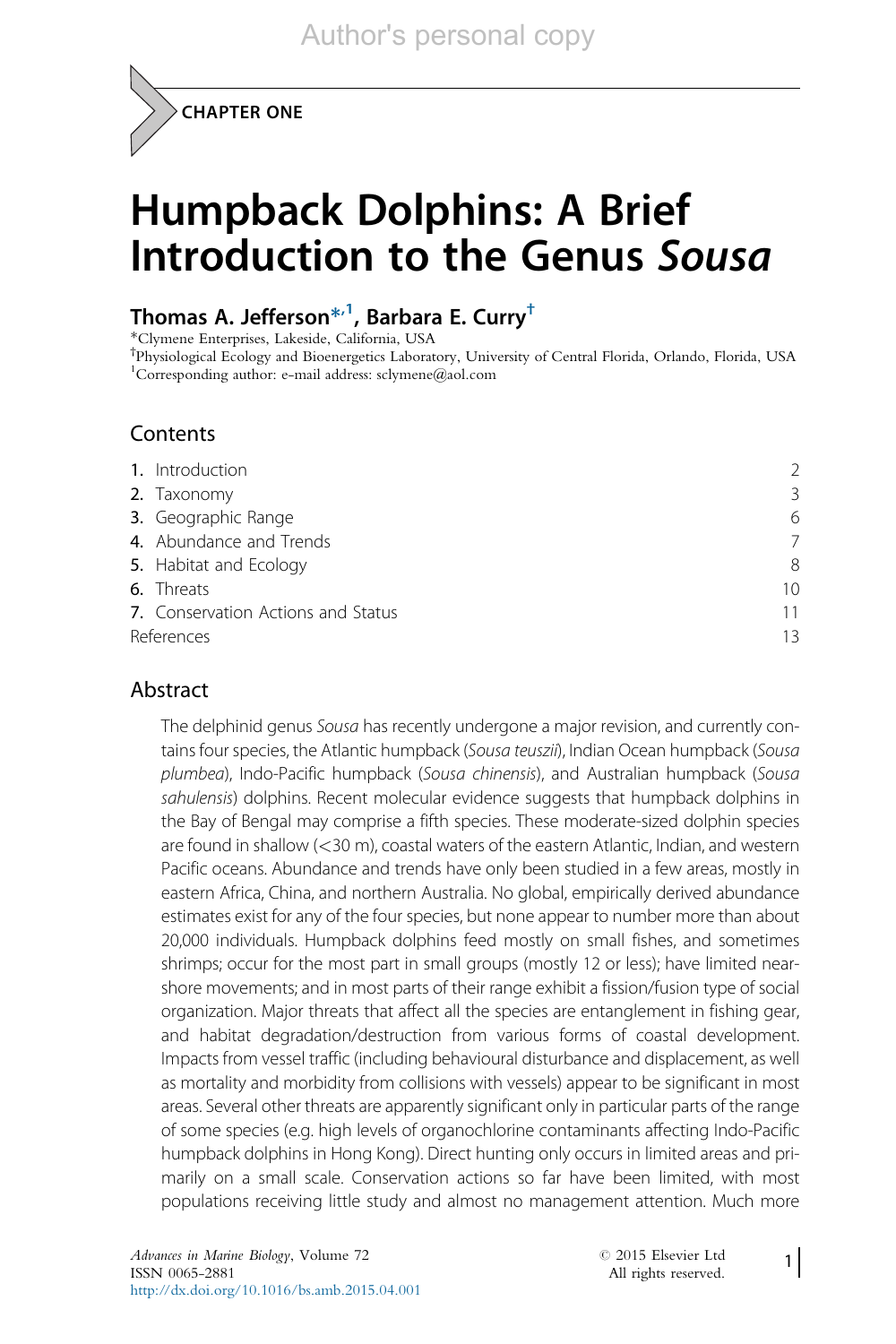work is needed on humpback dolphin population status, threats, and how the major threats can be reduced or eliminated. Extinction risks for the four species and some populations are preliminarily re-assessed using the IUCN Red List criteria in the current volume. The results suggest that all four species in the genus are threatened at some level (suggested Red List status ranges from Vulnerable for S. chinensis and S. sahulensis to Critically Endangered for S. teuszii).

# 1. INTRODUCTION

Humpback dolphins (Sousa spp.) are not particularly well known to most people in western countries, though coastal residents in Africa and the Indo-Pacific region are likely more aware of them. In these areas, humpback dolphins are often the most conspicuous and most common species of coastal small cetacean. Despite this fact, and perhaps partly owing to the developing state of many nations in these areas, humpback dolphins are generally not well studied and there is far less known of their biology and natural history than there is, for instance, for the coastal bottlenose dolphins (Tursiops spp.).

Unfortunately, the nearshore habitat of humpback dolphins and their presence in some of the most intensively developed, and conversely, most impoverished (protein-poor) parts of the world, means that these animals face a diverse set of threats. Many populations appear to be in immediate danger of extirpation. At least three of the species (S. teuszii, S. plumbea, and the newly described S. sahulensis) have ranges that are restricted enough and have threats severe enough, that they may potentially be threatened with extinction within the next few decades.

This volume contains preliminary assessments of the International Union for the Conservation of Nature (IUCN) Red List conservation status of the four currently recognized species of humpback dolphins; current listings are summarized in [Table 1](#page-3-0). It is important to recognize that, at the date of publication of this volume (late 2015), these new assessments had not yet been formally accepted and published in the Red List, [http://www.iucnredlist.](http://www.iucnredlist.org) [org.](http://www.iucnredlist.org) Until they are, the official IUCN Red List status of humpback dolphins remains unchanged, i.e. Atlantic humpback dolphin (S. teuszii) as Vulnerable and Indo-Pacific humpback dolphin (S. chinensis) as Near Threatened. The Taiwan Strait 'subpopulation' of S. chinensis is the only unit below the species level that has been assessed and red-listed. This subpopulation was assessed in 2008 and listed as Critically Endangered [\(Reeves et al.,](#page-16-0)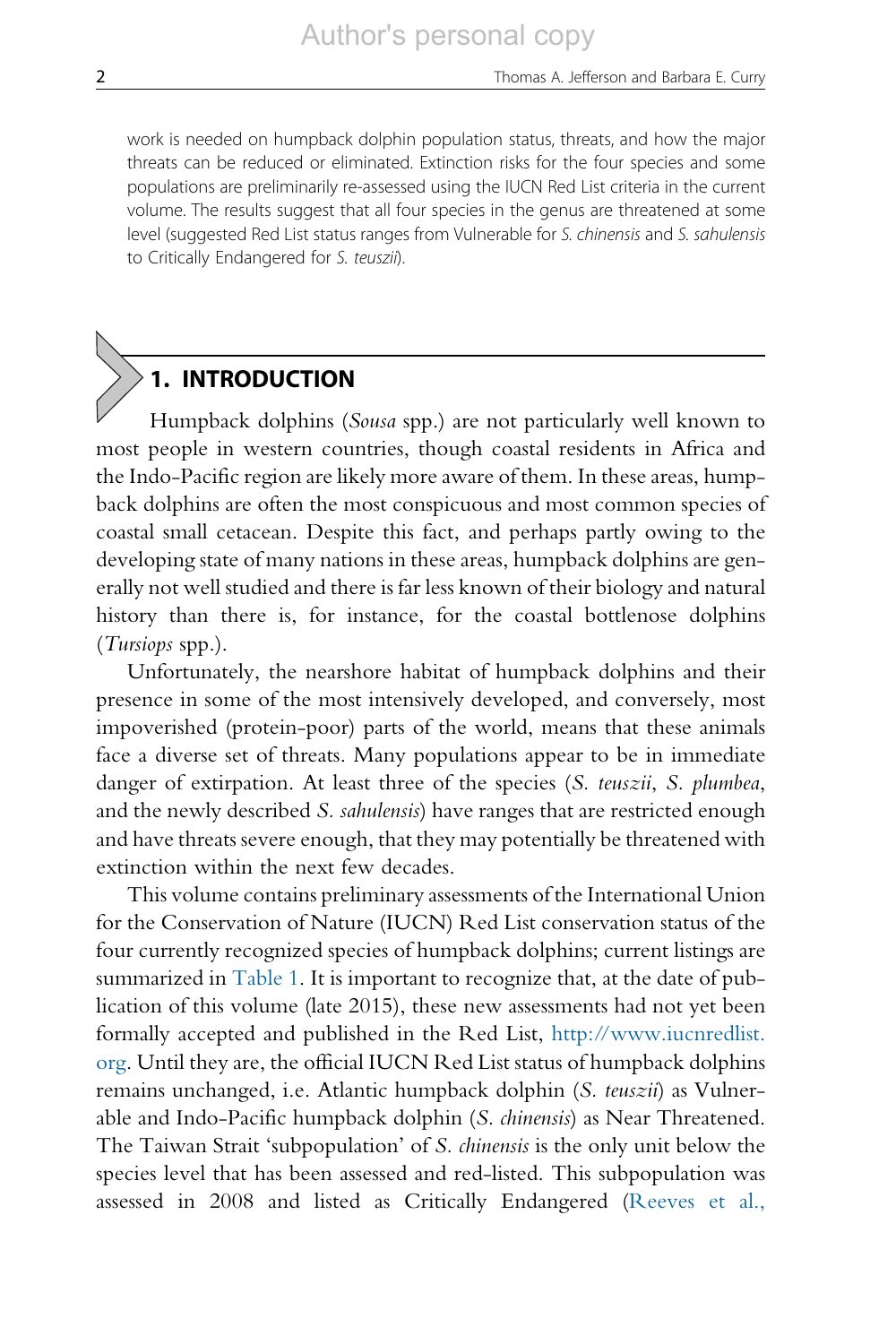| Characteristic S. teuszii   |                                                                                             | S. plumbea                                              | S. chinensis                                                                           | S. sahulensis                                                     |
|-----------------------------|---------------------------------------------------------------------------------------------|---------------------------------------------------------|----------------------------------------------------------------------------------------|-------------------------------------------------------------------|
| Range                       | Eastern<br>Atlantic<br>from W.<br>Sahara to<br>Angola                                       | Western<br>Indian Ocean<br>from S. Africa<br>to Myanmar | Eastern Indian Ocean<br>and western Pacific<br>from east India to<br>China and SE Asia | Western<br>Pacific from<br>southern<br>Australia to<br>New Guinea |
| <b>IUCN Red List status</b> |                                                                                             |                                                         |                                                                                        |                                                                   |
| Vulnerable<br>Current       |                                                                                             | Not listed                                              | Near Threatened<br>(includes all three<br>Indo-Pacific species)                        | Not listed                                                        |
| External morphology         |                                                                                             |                                                         |                                                                                        |                                                                   |
| Dorsal<br>hump              | Prominent<br>dorsal<br>hump                                                                 | Prominent<br>dorsal hump                                | No dorsal hump                                                                         | No dorsal<br>hump                                                 |
| Sexual<br>dimorphism        | Sexually<br>dimorphic                                                                       | Sexually<br>dimorphic                                   | Little or no<br>dimorphism                                                             | Slight<br>dimorphism                                              |
| Coloration                  | Uniform<br>Uniform<br>brownish<br>grey, with<br>lighter belly<br>grey with<br>lighter belly |                                                         | Mostly white as adults                                                                 | Dark grey back<br>and lighter<br>belly, curved<br>dorsal 'cape'   |

<span id="page-3-0"></span>

| Table 1 Summary of the Known Differences Among the Four Species of Sousa |            |              |               |
|--------------------------------------------------------------------------|------------|--------------|---------------|
| Characteristic S. teuszii                                                | S. plumbea | S. chinensis | S. sahulensis |

[2008a\)](#page-16-0). More recently, these dolphins were described as a new subspecies, S. c. taiwanensis ([Wang et al., 2016](#page-16-0)). The data currently available on humpback dolphins in other portions of their range, such as the Hong Kong/Pearl River Estuary are considered insufficient to determine whether they fit the Red List definition of subpopulation.

In this chapter, we provide a general introduction to dolphins of the genus Sousa. More detailed regional information about biology and conservation status for each of the species will be presented throughout this volume.

# 2. TAXONOMY

The taxonomy of the humpback dolphins has been in a state of disarray for several centuries, including much controversy about even such basic issues as how many species comprise the genus. The first species of humpback dolphins were described in the late 1700s and 1800s, in the genus Delphinus, which was used at the time as a repository for virtually any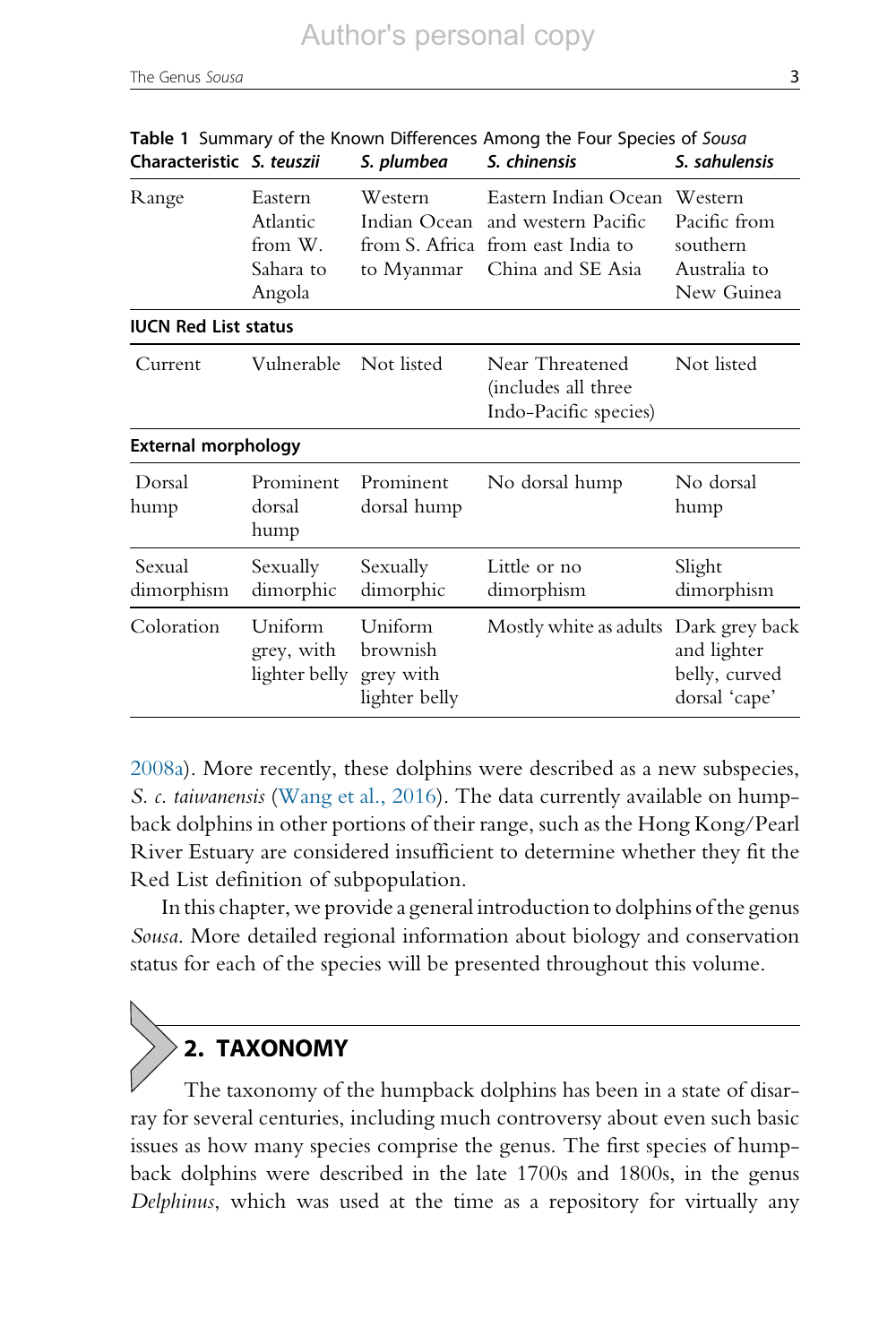new marine species of dolphin. However, it later became clear that these animals were distinctive enough to warrant their own genus, and first *Sotalia* (along with the South American dolphins that were thought to be closely related), and then later Sousa, were erected to separate these animals from other marine dolphin species (see review in [Jefferson and Rosenbaum, 2014](#page-14-0)).

Over the centuries, many different putative species of humpback dolphins were described and placed into the new genus. Nine nominal species were proposed through the end of the twentieth century ([Jefferson and](#page-14-0) [Rosenbaum,](#page-14-0) 2014). Reviews conducted in the 1900s generally concluded that most of these species were not valid, and eventually only two (S. teuszii and S. chinensis) or sometimes three (the previous two, plus S. plumbea) species were recognized. This state of affairs remained the status quo for many decades, in fact until 2013.

Earlier indications, from morphological and molecular studies, that S. plumbea might in fact be valid, and that a new species of humpback dolphin from Australian waters was justified, were finally documented with multiple lines of evidence and confirmed in late 2013 ([Mendez et al.,](#page-15-0) [2013\)](#page-15-0). The following year, a comprehensive review of the taxonomy of the genus, including a detailed historical review of all the relevant nomenclature, was published ([Jefferson and Rosenbaum, 2014](#page-14-0)). That review described or re-described four species in the genus: S. teuszii (the Atlantic humpback dolphin of West Africa), S. plumbea (the Indian Ocean humpback dolphin), S. chinensis (the Indo-Pacific humpback dolphin, from the Bay of Bengal and throughout Southeast Asia), and the new species, S. sahulensis (the Australian humpback dolphin, which is now also known to occur in at least southern New Guinea (see [Beasley et al., 2016\)](#page-13-0)).

The four-species arrangement was quickly accepted and adopted by the Society for Marine Mammology's Ad Hoc Committee on Taxonomy (now considered by most to be the global authority on marine mammal taxonomy—Society for Marine Mammalogy [\(SMM, 2014\)](#page-16-0)). The four species are illustrated in [Figure 1](#page-5-0) and the differences among them are summarized in [Table 1.](#page-3-0)

For centuries, one of the most perplexing issues in Sousa taxonomy has been the status of humpback dolphins in the Bay of Bengal (eastern India, Bangladesh, and Myanmar). This region contains dolphins that in some ways show characteristics associated with both S. chinensis and S. plumbea (e.g. some evidence of a dorsal hump, wide-based dorsal fins, extensive spotting on the body, and large unpigmented areas on the sides and back; [Muralidharan, 2013; Smith et al., 2015; Sutaria and Jefferson, 2004;](#page-15-0) and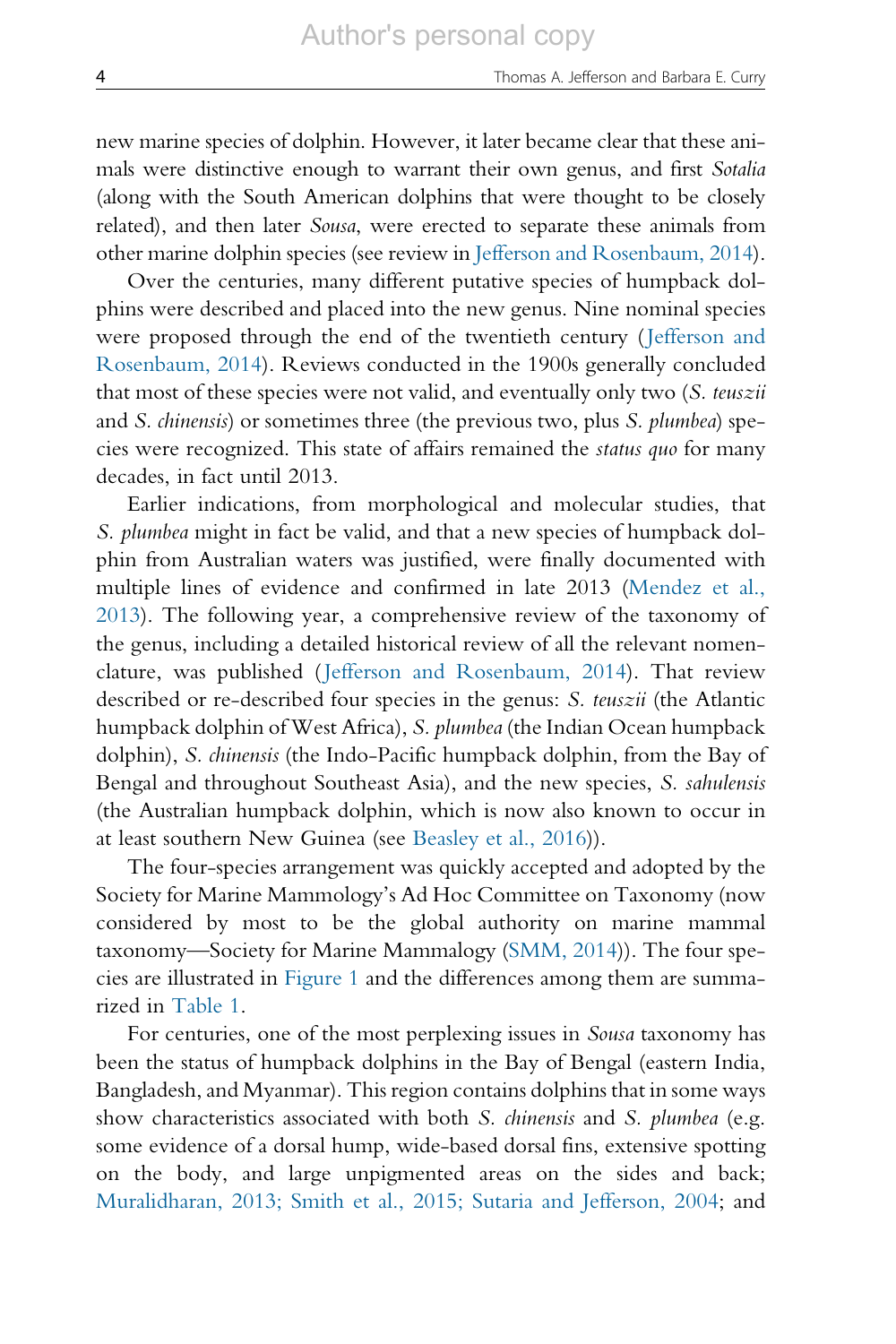#### Author's personal copy

<span id="page-5-0"></span>

Figure 1 The four currently recognized species of humpback dolphins, genus Sousa: S. teuszii (A), S. plumbea (B), S. chinensis (C), and S. sahulensis (D). Illustration by U. Gorter.

see [Sutaria et al., 2015](#page-16-0)). Similarly, due to seemingly intermediate characteristics, the affinity of the nominal species S. lentiginosa ([Owen, 1866](#page-15-0)), from Vishakhapatnam in eastern India, has been difficult to ascertain (see [Jefferson and Rosenbaum, 2014\)](#page-14-0). Very few specimens of humpback dolphins from the Bay of Bengal have been available for taxonomic studies, and samples for molecular work have been almost non-existent. The information available at the time, led [Jefferson and Rosenbaum \(2014\)](#page-14-0) to suggest that the Bay of Bengal may be an area of overlap in distribution of S. chinensis and S. plumbea, or that there may be some type of intermediate form there.

The recent collection and analysis of a reasonably large number  $(n=15)$ of genetic samples from humpback dolphins off Bangladesh has shed some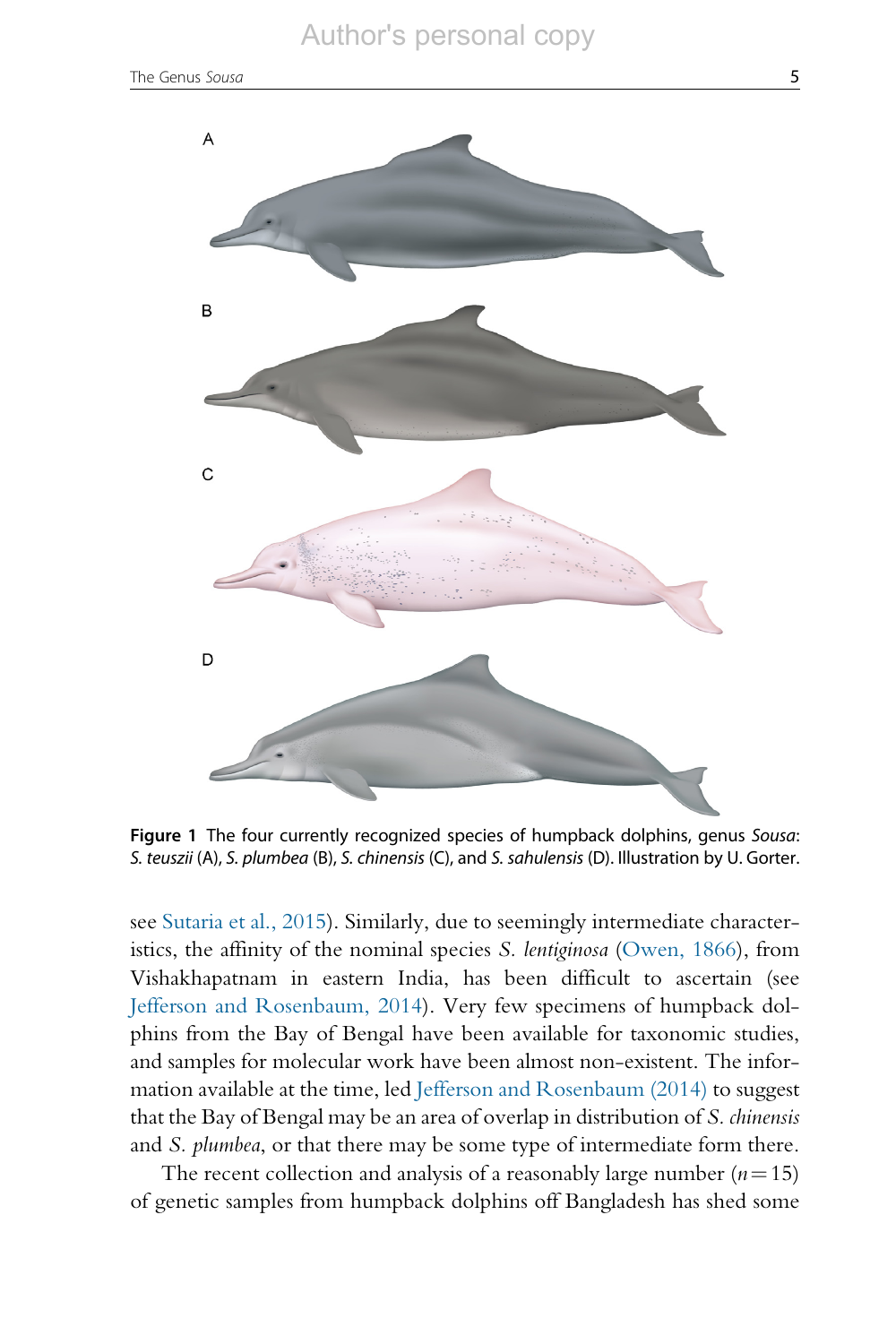light on this issue ([Amaral et al., 2015\)](#page-13-0). Most of the samples were highly divergent from other humpback dolphins previously sampled, and did not appear to be closely associated with either S. chinensis or S. plumbea ([Amaral et al., 2015](#page-13-0)). Although more work, including the use of additional genetic markers needs to be completed to confirm these preliminary results, the new information has led to suggestions that there may be a distinct species of humpback dolphin in the Bay of Bengal. Due to some similarities in morphology and coloration, it seems possible that this may correspond to S. lentiginosa ([Owen, 1866](#page-15-0)), but comparisons of [Owen's \(1866\)](#page-15-0) type specimen with the newly obtained genetic material remain necessary. There is even some preliminary evidence of a length difference between eastern Indian and western Indian/Sri Lankan humpback dolphins (the latter presumably corresponding to S. plumbea) (Jefferson, unpublished data). If indeed found to be a distinct species, and regardless of the eventual nomenclature (note that in addition to S. lentiginosa, the type of S. plumbea G. Cuvier, 1829, is also from the Bay of Bengal), this would add a fifth species to the genus Sousa, making it one of the most speciose of delphinid genera. In fact, if the paraphyletic genera Lagenorhynchus and Stenella are eventually split (see [Perrin et al., 2013](#page-15-0)), then it would likely contain more species than any other in the family Delphinidae.

### 3. GEOGRAPHIC RANGE

Humpback dolphins are found in shallow (mostly  $\langle 30 \text{ m} \rangle$ , coastal waters of the Indo-Pacific region, and the eastern Atlantic ([Parra and](#page-15-0) Ross, [2009; Ross et al., 1994](#page-15-0); [Figure 2](#page-7-0)). The Atlantic humpback dolphin occurs in the West African region from Morrocco/Western Sahara south to Angola, apparently as several isolated populations or meta-populations (see [Collins, 2015; Weir and Collins, 2015](#page-14-0)). The Indian Ocean humpback dolphin ranges from South Africa, around the rim of the Indian Ocean, north and east to at least the southern tip of India (and possibly to Myanmar), although the range limits in the eastern part of the distribution are not currently well known (see [Braulik et al., 2015](#page-13-0)).

The Indo-Pacific humpback dolphin is found in waters of Southeast Asia, and is currently known from at least Myanmar (and possibly eastern India) eastward to the island of Borneo, and northward to central China ([Jefferson and Smith, 2016](#page-14-0)). Finally, the newly described Australian humpback dolphin is found in the warmer waters of central and northern Australia, extending north to at the least the southern parts of the island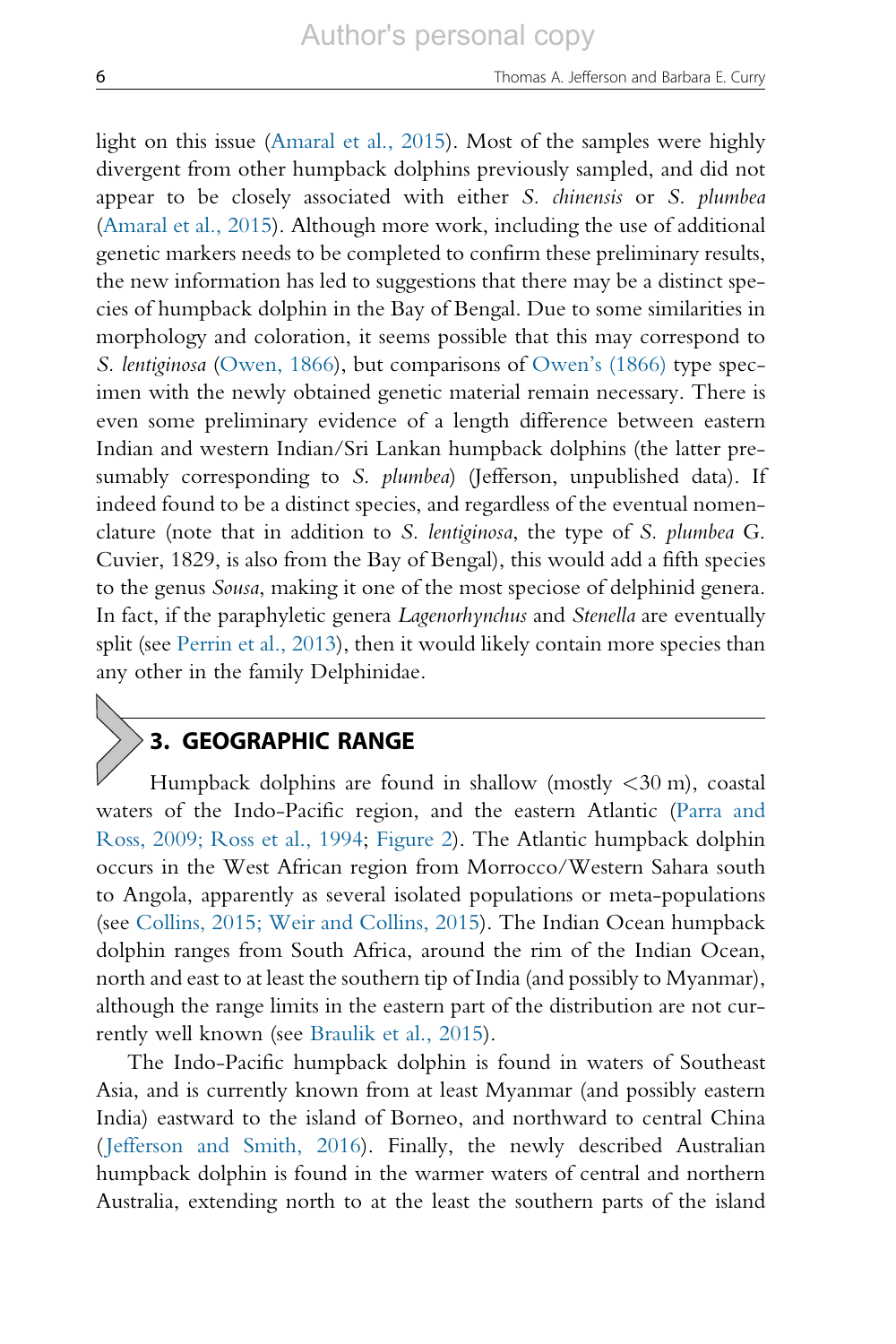<span id="page-7-0"></span>

Figure 2 Approximate range of humpback dolphins, genus Sousa: S. teuszii (light grey shading), S. plumbea (135 $^{\circ}$  hatching), S. chinensis (45 $^{\circ}$  hatching), and S. sahulensis (dark grey shading). From [Jefferson and Rosenbaum \(2014\)](#page-14-0). Note that some revisions to these ranges are proposed in chapters in this volume.

of New Guinea [\(Beasley et al., 2016; Parra and Cagnazzi, 2016](#page-13-0)). Whether this latter species also occurs along the northern coasts of the island of New Guinea is currently unknown, but doubtful.

### 4. ABUNDANCE AND TRENDS

There are no empirically based global estimates of abundance for any of the four species of humpback dolphins. Moreover, many of the available estimates were made more than 10 years ago. Population size, or abundance, has only been numerically estimated via systematic studies for a few very specific areas of the genus' range. However, it is possible to estimate population sizes within very broad parameters for the four species by taking existing estimates and interpreting them in the context of each species' known range.

For the Atlantic humpback dolphin, there have been virtually no comprehensive population assessments, and all that is known of their population biology comes from rough 'approximations' or small-scale photoidentification catalogue sizes. Rough guesses of about 100 animals in the Saloum River delta, Senegal, of 'several hundred' in Guinea Bissau, and a group of about 10 photo-identified in Angolan waters are all that exist [\(Van Waerebeek et al., 2004; Weir, 2009](#page-16-0)). Total population size is thought to be no more than about 3,000, and a population decline for the species is inferred ([Collins, 2015](#page-14-0); [Reeves et al., 2012\)](#page-16-0).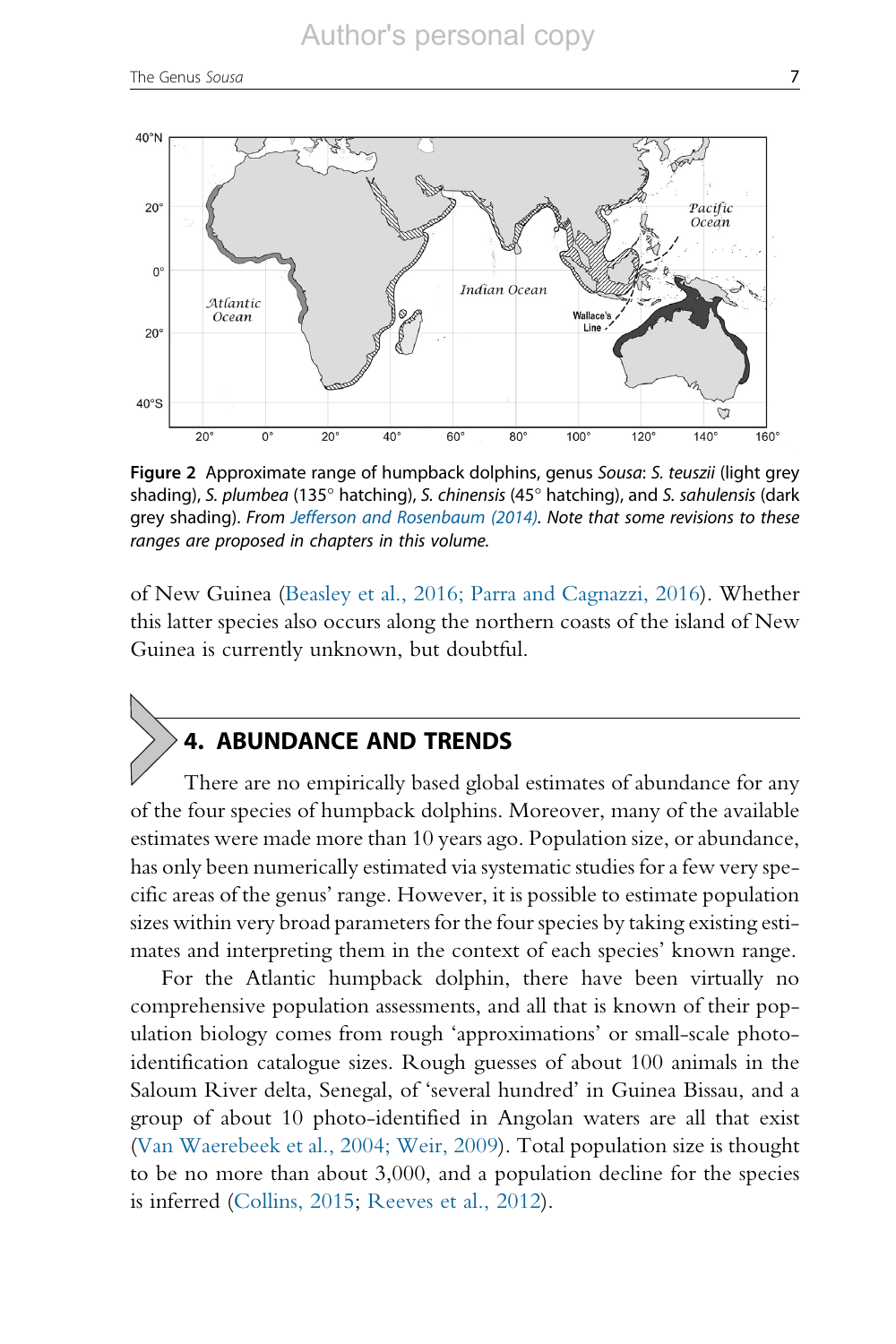The Indian Ocean humpback dolphin has been studied extensively only in southern/eastern Africa (i.e. South Africa, Mozambique, and Zanzibar), although there are other, more-recent, or cursory studies currently ongoing in Mayotte, Madagascar, the Persian Gulf area, Pakistan, and Sri Lanka. A few estimates of abundance are currently available (ca. 450 individuals in Algoa Bay, South Africa ([Karczmarski et al., 1999\)](#page-15-0); 207 in Richard's Bay, South Africa ([Atkins and Atkins, 2002](#page-13-0)); 105 in Maputo Bay, Mozambique ([Guissamulo and Cockcroft, 2004](#page-14-0)); ca. 60 in the Bazaruto Archipelago, Mozambique ([Guissamulo and Cockcroft, 1997](#page-14-0)); and 62 in Zanzibar ([Stensland et al., 2006\)](#page-16-0)). Considering these in light of the species', overall range suggests that the total population is not likely to be much greater than 10,000 individuals, and a population decline can be inferred [\(Braulik et al.,](#page-13-0) [2015;](#page-13-0) [Reeves et al., 2008b\)](#page-16-0).

Population biology of the Indo-Pacific humpback dolphin has been studied extensively in Chinese waters, starting about 20 years ago (e.g. [Chen et al.,](#page-14-0) 2008, 2010; Jefferson, 2007; Wang et al., 2012), but there are only a few studies that provide abundance estimates for areas outside of China/Taiwan (one in Borneo ([Minton et al., 2016](#page-15-0)) and two in Thailand ([Jaroensutasinee et al.,](#page-14-0) 2010; [Jutapruet et al., 2015](#page-14-0))). The available abundance/population estimates add up to about 5500 animals ([Jefferson and Smith, 2016\)](#page-14-0), and taking account of the unstudied portions of the specie's range, it appears that the total species population is unlikely to number much greater than 16,000 individuals. Where studied, most populations are confirmed or suspected to be declining, and thus a declining population should be inferred for S. chinensis as a whole ([Jefferson and Smith, 2016\)](#page-14-0).

The newly described Australian humpback dolphin has not been well studied, but in the past decade or so there has been work on its population biology in Queensland (abundance estimates of 44 in Cleveland Bay ([Parra](#page-15-0) et [al., 2006\)](#page-15-0) and 141 in Moreton Bay ([Corkeron et al., 1997](#page-14-0))), and more recently in Western Australia (see [Parra and Cagnazzi, 2016](#page-15-0)). Although these represent only a very small portion of the species' overall range, it appears unlikely that the species would number over 10,000 individuals, and it is probably much smaller. A population decline can reasonably be inferred, although this is uncertain ([Parra and Cagnazzi, 2016\)](#page-15-0).

### 5. HABITAT AND ECOLOGY

The habitat of each of the four species is very similar. They all occur in tropical to warm temperate regions, and show a strong preference for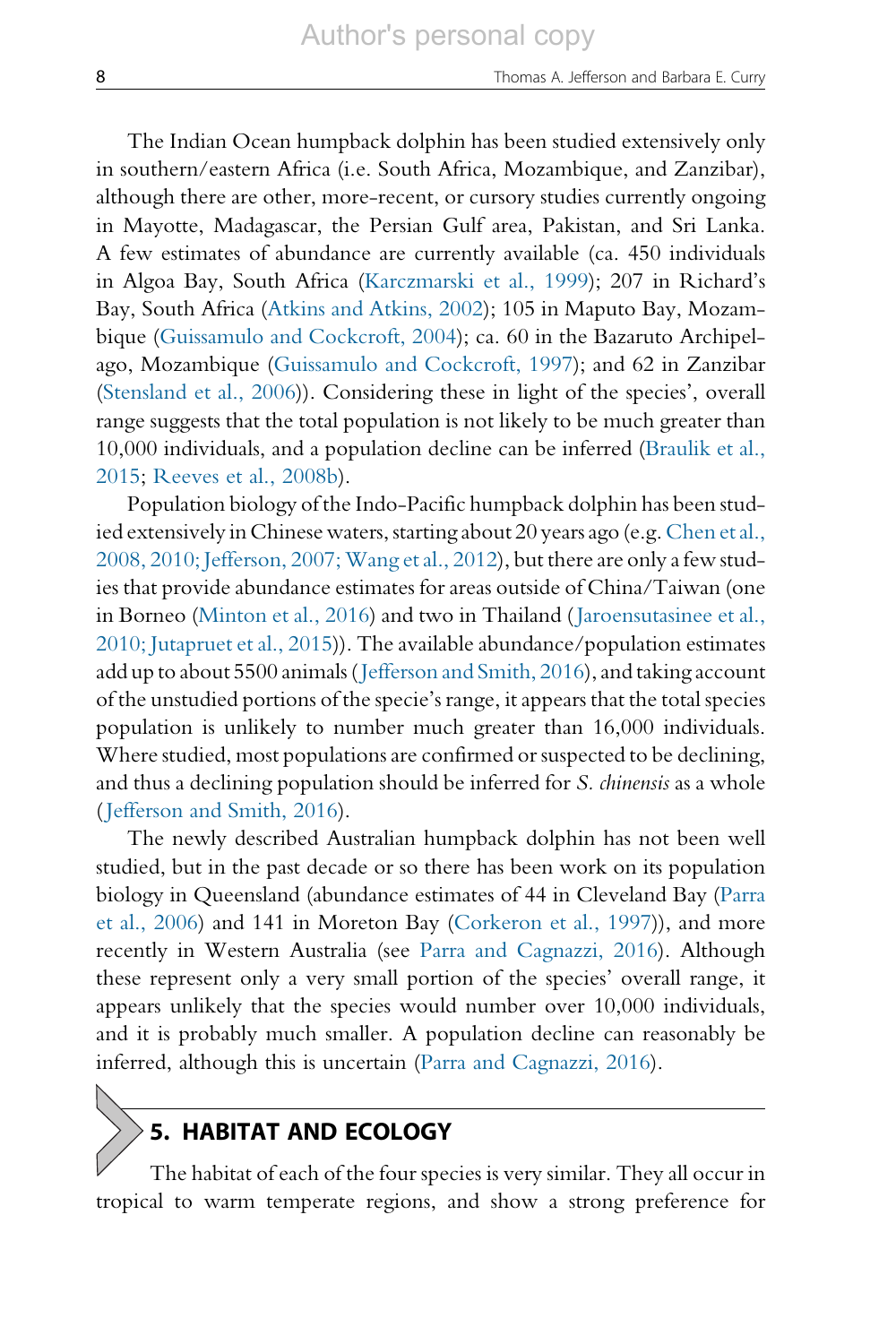shallow (<20–30 m deep) nearshore waters. Although most of the four species also seem to prefer brackish waters associated with estuarine systems, in some areas they have been found to occur in mangrove areas, around rocky and coral reefs, over sandy bottoms, and along rocky shorelines. They do not inhabit deep, oceanic areas, and their movements appear to be limited by water depth (ca. 40 m appears to be the limit) more than distance from shore (e.g. [Hanf et al., 2016; Weir and Collins, 2015](#page-14-0)).

Group size and structure for humpback dolphins is similar among the four species. All occur mostly in small groups, from pairs to groups of up to about a dozen. Larger aggregations do develop on occasion. In Bangladesh, some groups may number as many as 205 individuals ( [Jefferson and Smith,](#page-14-0) [2016](#page-14-0)), and in Hong Kong and adjacent waters, when dolphins aggregate behind active trawlers to feed on prey stirred up by the nets, they may gather into groups as large as 44 individuals ([Hung, 2008\)](#page-14-0). Group structure has not been studied in most areas, but where it has, most humpback dolphin populations appear to have a fission/fusion type social structure, with only short-term associations beyond the mother/calf bond (see [Jefferson and](#page-14-0) [Karczmarski,](#page-14-0) 2001). However, in a few areas (e.g. Mozambique and off the west coast of Taiwan), these dolphins exhibit more stability in group structure ([Guissamulo and Cockcroft, 2004; Wang et al., 2016\)](#page-14-0).

There have only been a few long-term, detailed studies of the behaviour of humpback dolphins (e.g. South Africa [\(Karczmarski, 1999; Karczmarski](#page-15-0) and [Cockcroft, 1999; Karczmarski et al., 1999, 2000\)](#page-15-0), Hong Kong ([Hung,](#page-14-0) 2014; Würsig et al., 2016)), and much of what is known about their behavioural ecology comes from relatively superficial, often-opportunistic observations. Certain general rules seem to hold throughout the range of the genus, however. Humpback dolphins rarely ride the bow or stern waves of vessels, and exhibit moderate levels of aerial activity (see [Jefferson and](#page-14-0) [Karczmarski,](#page-14-0) 2001). Breaching, acrobatic leaps, spyhopping, and other active surface behaviours are not uncommon, and are seen especially frequently during the times of year when reproductive activity is at its peak. Responses to human activities (in particular to boats) are variable, with populations in most areas having been described as shy and difficult to approach, but in other areas (e.g. Hong Kong), dolphins may have become accustomed to human activities and may tolerate human presence with relatively little sign of obvious disturbance (see [Jefferson and Karczmarski,](#page-14-0) 2001; Piwetz et al., 2015; Würsig et al., 2016).

Life history and reproductive parameters have only been studied in detail for two regions: for Indian Ocean humpback dolphins in South African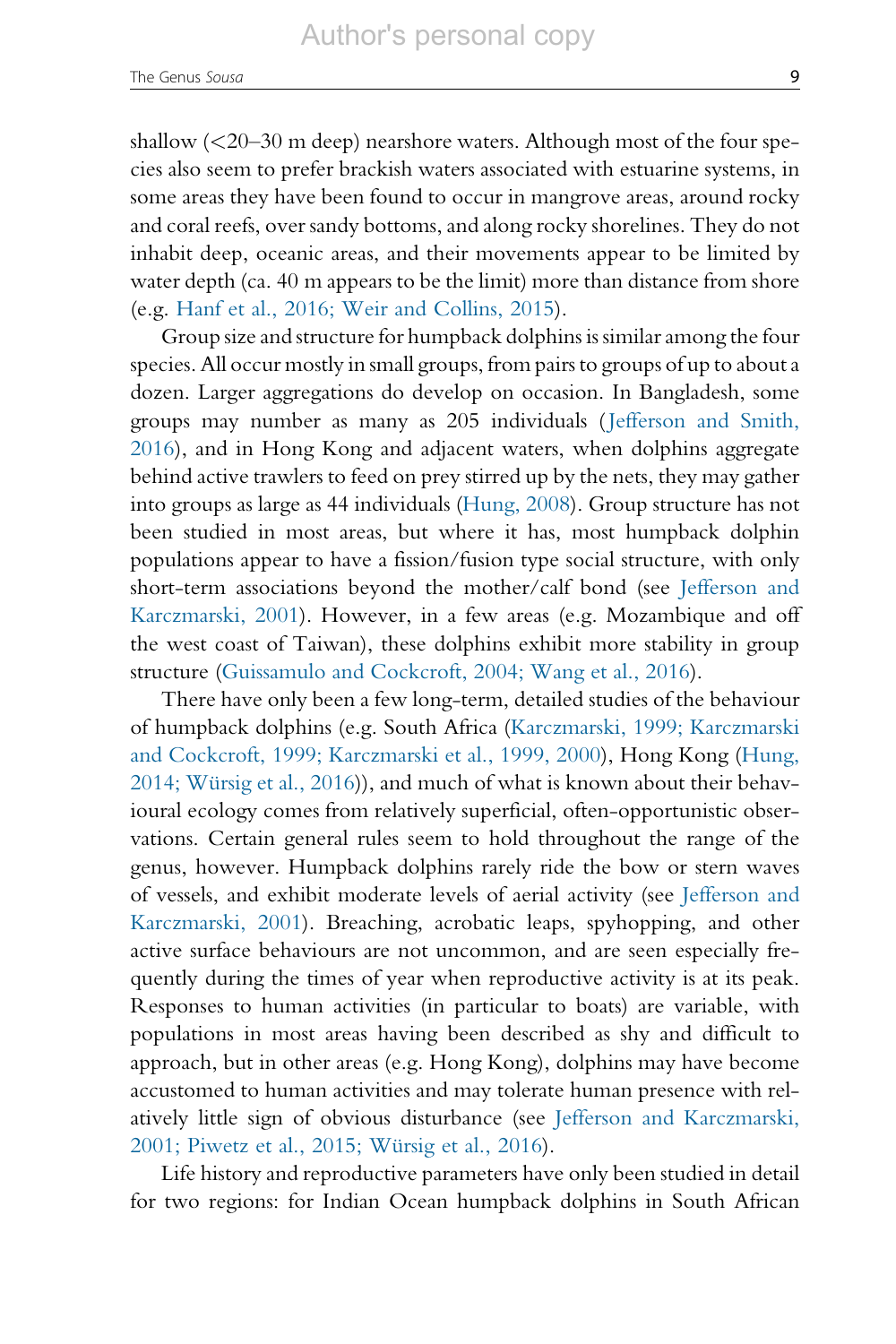waters (Cockcroft, 1989; Nolte, 2013; Plön [et al., 2015](#page-14-0)), and for Indo-Pacific humpback dolphins in the Pearl River Estuary of China ([Jefferson](#page-14-0) et [al., 2012\)](#page-14-0). Because most life history parameters for these two populations at different ends of the genus's range were found to be similar, there is most likely similarity throughout the entire range, although this is not confirmed. Humpback dolphins appear to live to be in their 40s, and become sexually mature at about 9–13 years of age (a few years earlier for females than males) (however, see Plön [et al., 2015,](#page-15-0) for a discussion of a potential different interpretation of South African life history parameters). Gestation is about 10–11 months, and a single calf is born, and then nursed for 2–5 years. Calving likely occurs year-round in most parts of the range, but where studied, there appears to be a peak in calving in spring/summer months (see [Jefferson et al.,](#page-14-0) [2012;](#page-14-0) Plön et al., 2015).

Feeding habits of humpback dolphins are known mostly from stomach contents studies on just a few populations, but the general rule appears to be that humpback dolphins are opportunistic feeders, taking a wide variety of prey. They seem to prefer small schooling and benthic/demersal fishes, although shrimps are sometimes taken in some areas. Squids and other cephalopods do not seem to be a major part of their diet anywhere ( [Jefferson and](#page-14-0) [Karczmarski,](#page-14-0) 2001).

The natural predators of humpback dolphins throughout their range are likely to be killer whales (Orcinus orca) and large sharks, although killer whales tend be rare in the very nearshore shallow waters of the tropics/subtropics that humpback dolphins primarily inhabit. Shark bites are commonly seen on Indian Ocean humpback dolphins in South African waters ([Cockcroft et al., 1989\)](#page-14-0), but are very rare on Indo-Pacific humpback dolphins in waters of the Pearl River Estuary or elsewhere in China (see [Jefferson et al., 2006](#page-14-0)). Diseases and associated pathology have not been well studied in humpback dolphins, and as these dolphins are rarely held captive, little is known, other than the documentation of a few diseases, and that these animals are hosts to a number of parasites (both internal and external) ([Jefferson and Karczmarski, 2001](#page-14-0); also see [Pl](#page-15-0)ön [et al., 2015\)](#page-15-0).

#### 6. THREATS

The coastal habitats of humpback dolphins, especially in developing nations, involve a large number of potential threats (see [Piwetz et al.,](#page-15-0) [2015\)](#page-15-0). Two threats that appear to be major factors for virtually all humpback dolphin populations, whether they occur in highly developed or in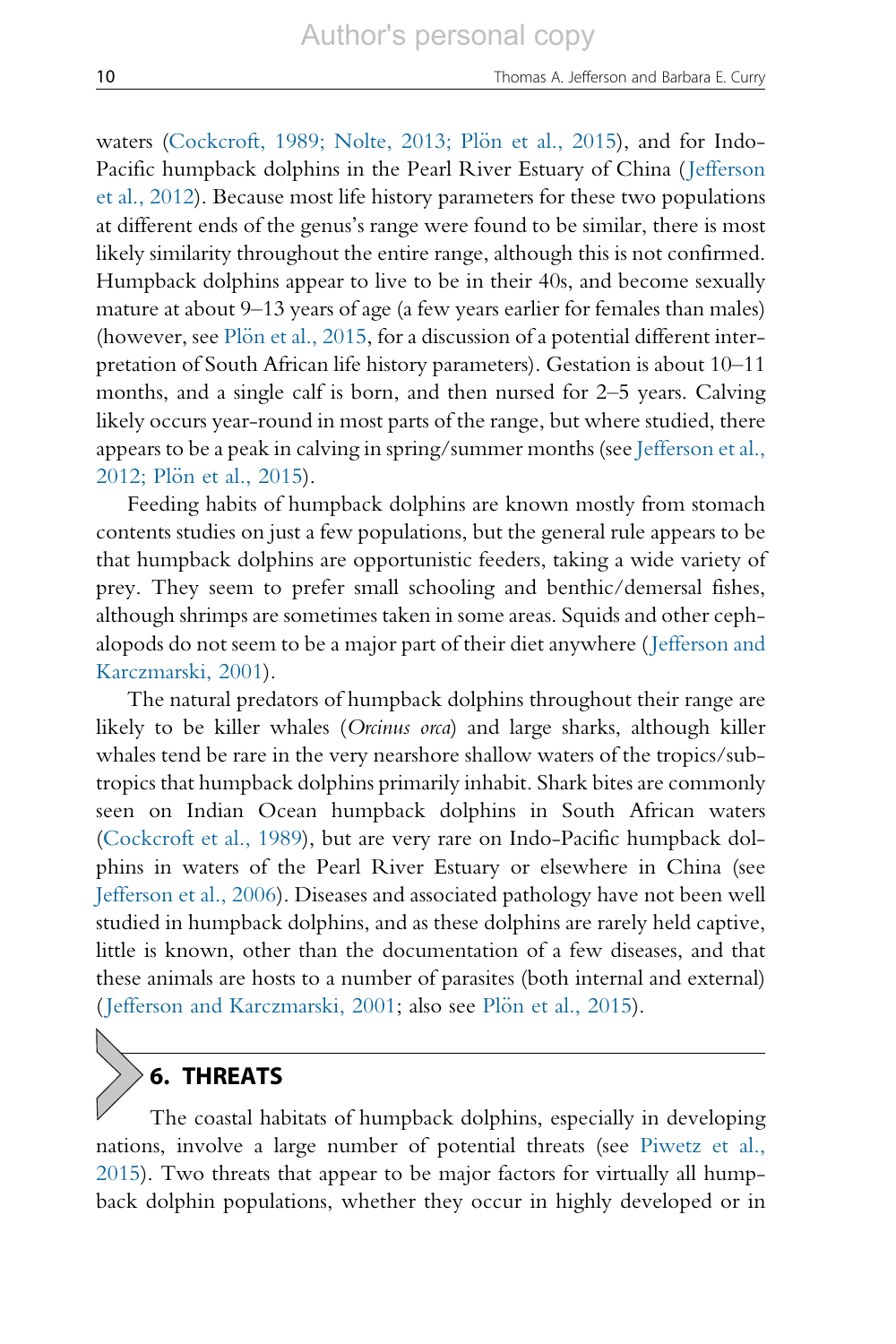less-impacted areas, are entanglement in fishing gear and impacts of vessel traffic (the latter encompasses both behavioural disturbance from vessel movements and noise, and the more serious issue of mortality and morbidity from collisions with vessels—see [Karczmarski et al. \(2016\)](#page-15-0). A third threat that appears to affect most, if not all, populations of humpback dolphins is habitat degradation/destruction from coastal development and other anthropogenic activities (e.g. [Karczmarski et al., 2016; Sutaria](#page-15-0) et [al., 2015](#page-15-0)).

Serious threats that may only be a major factor for some populations of the genus are the deleterious effects of environmental contaminants (especially organochlorines; e.g. Hong Kong ([Jefferson et al., 2006;](#page-14-0) and see [Karczmarski et al., 2016](#page-15-0))), and prey depletion from overfishing (e.g. [Wang et al., 2016](#page-16-0)). Direct hunting is only known to occur in a few places in the range of the genus, but where it does, the catches always appear to be unregulated, and thus this threat has the potential to be a major one for the affected populations (e.g. West Africa (see [Collins, 2015](#page-14-0)); Pakistan (see [Kiani](#page-15-0) and [Van Waerebeek, 2015\)](#page-15-0); Madagascar (see [Cerchio et al., 2015\)](#page-13-0)). A few other threats are sometimes mentioned, but at present, are probably not major factors for most populations of humpback dolphins. These include habitat alteration from climate change, and harassment from dolphinwatching operations.

# 7. CONSERVATION ACTIONS AND STATUS

Although dolphins in many human societies are thought of as 'charismatic megafauna' and therefore enjoy popular status among the general public, the unfortunate reality is that, even with laws protecting them in place, most humpback dolphin populations appear to be negatively affected by many human activities. Where legislation exists, often laws are not enforced, and in many cases there is simply inadequate information on the biology of these animals to conserve and manage them effectively, whatever the attitudes of the government officials or local citizens may be (e.g. [Karczmarski et al., 2016](#page-15-0)). The proposed new IUCN Red List assessments are presented in [Table 2](#page-12-0).

In poor, developing countries with inadequate legislation (e.g. Madagascar—see [Cerchio et al., 2015](#page-13-0)), and in relatively wealthy, developed countries that may have laws in place for wildlife protection (e.g. Hong Kong—[Jefferson et al., 2009; Karczmarski et al., 2016](#page-14-0)), humpback dolphins are facing serious threats, and populations are apparently declining. An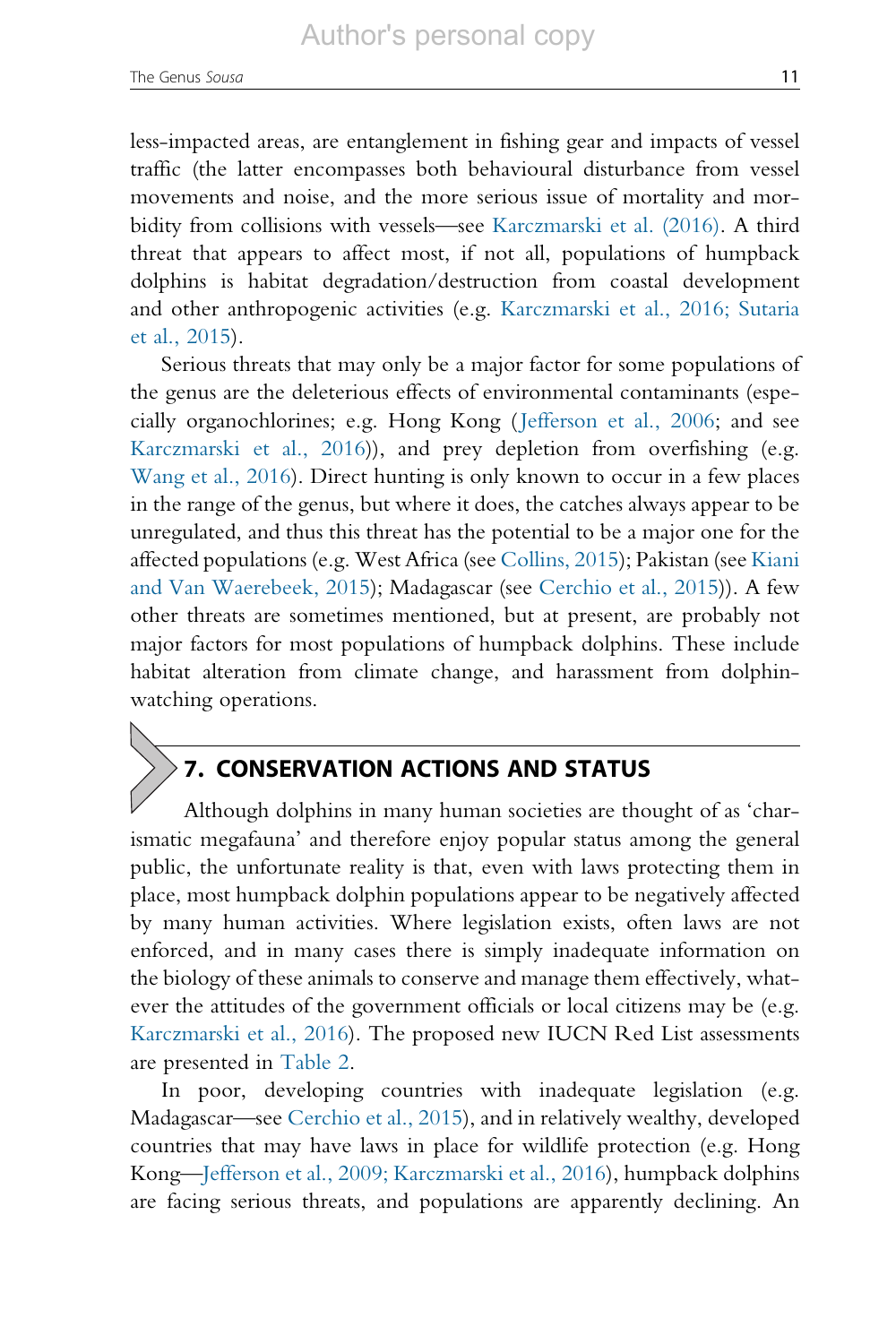| <b>Species</b>                                            | Proposed Status Criteria |        | Reference                  |
|-----------------------------------------------------------|--------------------------|--------|----------------------------|
| Atlantic humpback<br>dolphin<br>S. teuszii                | Critically<br>Endangered | A3cd   | Collins $(2015)$           |
| Indian Ocean humpback Endangered<br>dolphin<br>S. plumbea |                          | A4cd   | Braulik et al. (2015)      |
| Indo-Pacific humpback<br>dolphin<br>S. chinensis          | Vulnerable               | A4cd   | Jefferson and Smith (2016) |
| Australian humpback<br>dolphin<br>S. sahulensis           | Vulnerable               | C2a(i) | Parra and Cagnazzi (2016)  |
|                                                           |                          |        |                            |

<span id="page-12-0"></span>Table 2 Summary of the New IUCN Red List Status Assessments Proposed for the Four Species of Sousa

These are not yet official.

example of the former situation is found throughout West Africa, where Atlantic humpback dolphins are poorly studied, and where there has been almost no attempt at management of stocks or populations. There, these dolphins are sometimes killed directly by humans as a food source (see [Collins, 2015\)](#page-14-0). Populations in West Africa are also impacted by pollution, shipping, oil and gas operations, fishing activities, and coastal development, all in the absence of effective environmental impact assessment [\(Collins,](#page-14-0) 2015; [Weir et al., 2011](#page-14-0)). Examples of the serious threats facing humpback dolphins that are found in the territories of relatively wealthy nations, are evident along Chinese coastlines (e.g. Hong Kong, Guangdong Province, Xiamen, and Taiwan), where Indo-Pacific humpback dolphins apparently occur as a collection of distinct populations (though, as previously mentioned, some of these may have formerly shared connections, and may now be separated only as a result of human impacts), some very small  $\left($  < 100 individuals) and some quite large ( $\geq$  2000 animals)).

In China and Taiwan, well-developed environmental impact assessment legislation exists, wildlife protective laws are in place, marine parks and reserves have been established (often with the express goal of protecting dolphin habitat), dolphin populations are relatively well studied (with basic information on population size, and sometimes even trends, available in most areas), and there is a segment of society that is willing to advocate for the welfare of these animals. Despite all of this, humpback dolphins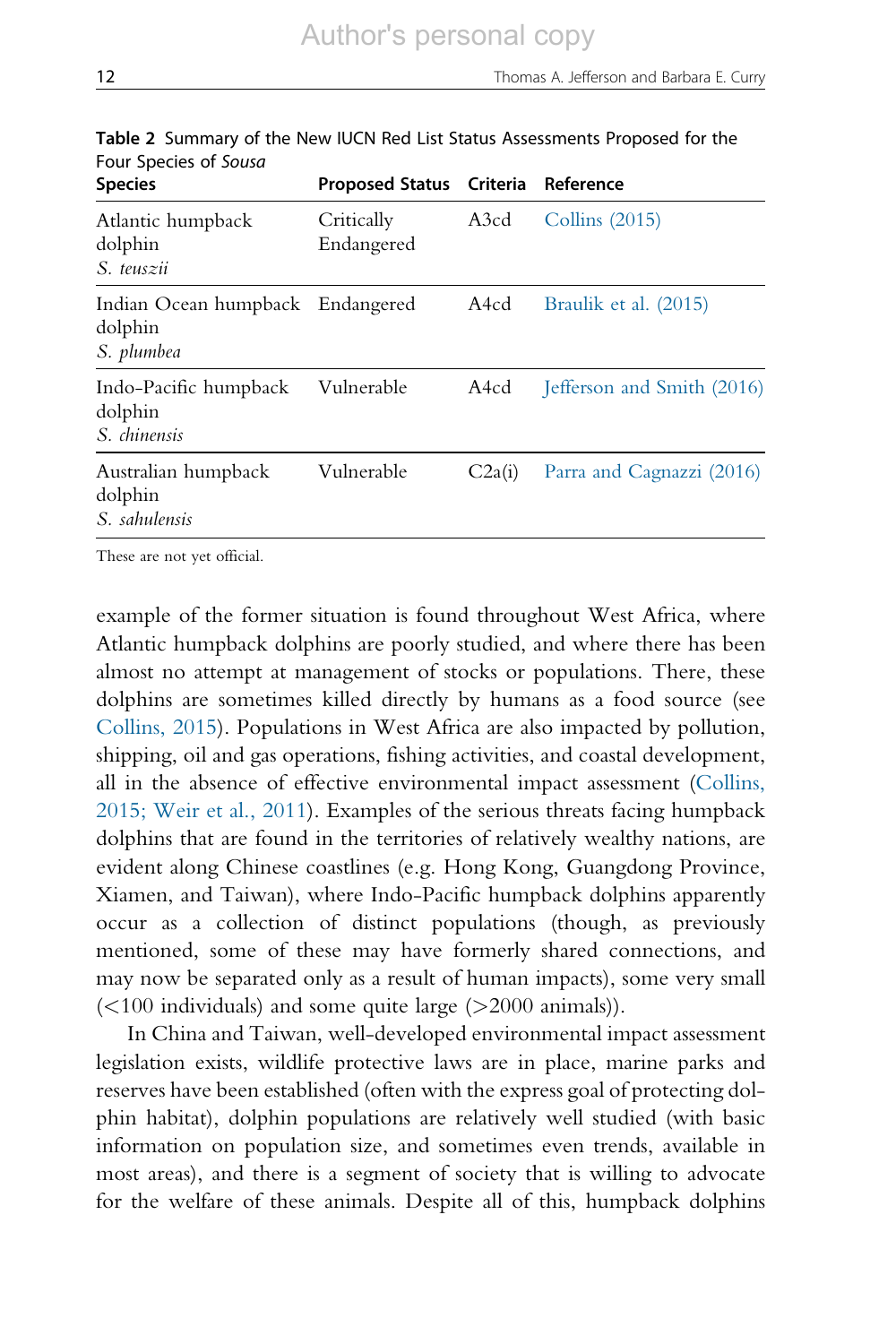<span id="page-13-0"></span>are declining in Xiamen, Taiwan, and in Hong Kong and the Pearl River Estuary region ([Jefferson and Smith, 2016; Karczmarski et al., 2016](#page-14-0)). The federal and provincial governments have failed to provide adequate protection for the animals to avoid population declines. In Hong Kong, dolphin numbers have been declining for over a decade (although the overall abundance, of humpback dolphins occurring throughout the Pearl River Estuary, remains large, and is probably still viable; see [Jefferson and](#page-14-0) [Smith,](#page-14-0) 2016), and in Taiwan, dolphin numbers continue to dwindle (currently less than 75 dolphins; [Wang et al., 2016\)](#page-16-0).

Because so little is known about humpback populations in some areas (e.g. see [Collins, 2015](#page-14-0) for West Africa; Cerchio et al., 2015 for Madagascar; and [Minton et al., 2016](#page-15-0) for Borneo) and research work has been scant, some populations of humpback dolphins may have already been extirpated, without us even being aware of it. Only by thoroughly evaluating and recognizing the conservation status of the various species, subspecies, and populations of humpback dolphins will we have any chance of preserving the biological diversity that remains today. There is an urgent need to take stock of what we know about these dolphins, acknowledge what still remains to be learned, and identify the most important risk factors affecting them. Beyond this, we also need to assess how these threats impact the various taxa, and aggressively pursue solutions to eliminate, or at least reduce, these threats to sustainable levels. The approaches used will need to be tailored to each area and taxon to be effective. It is our hope that the chapters that follow in this volume represent significant steps towards achieving this important goal.

#### **REFERENCES**

- [Amaral, A.R., Smith, B.D., Mansur, R.M., Brownell, R.L., Rosenbaum, H.C., 2015.](http://refhub.elsevier.com/S0065-2881(15)00002-4/rf0005) [Genetic identity of Indo-Pacific humpback dolphins \(](http://refhub.elsevier.com/S0065-2881(15)00002-4/rf0005)Sousa spp.) in the northern Bay [of Bengal, Bangladesh. International Whaling Commission Scientific Committee](http://refhub.elsevier.com/S0065-2881(15)00002-4/rf0005) [Report, 13 pp \(unpublished\).](http://refhub.elsevier.com/S0065-2881(15)00002-4/rf0005)
- [Atkins, S., Atkins, B.L., 2002. Abundance and site fidelity of Indo-Pacific hump-backed](http://refhub.elsevier.com/S0065-2881(15)00002-4/rf0010) dolphins (Sousa chinensis[\) at Richard's Bay, South Africa. International Whaling](http://refhub.elsevier.com/S0065-2881(15)00002-4/rf0010) [Commission Scientific Committee Report, 11 pp \(unpublished\).](http://refhub.elsevier.com/S0065-2881(15)00002-4/rf0010)
- Beasley, I., Jedensjö, M., Wijaya, G.M., Anamiato, J., Kahn, B., Kreb, D., 2016. Observa[tions on Australian humpback dolphins \(](http://refhub.elsevier.com/S0065-2881(15)00002-4/rf9005)Sousa sahulensis) in waters of the Pacific Islands [and New Guinea. Adv. Mar. Biol. 73, \(in press\).](http://refhub.elsevier.com/S0065-2881(15)00002-4/rf9005)
- [Braulik, G.T., Findlay, K., Cerchio, S., Baldwin, R., 2015. Assessment of the conservation](http://refhub.elsevier.com/S0065-2881(15)00002-4/rf9010) [status of the Indian Ocean humpback dolphin \(](http://refhub.elsevier.com/S0065-2881(15)00002-4/rf9010)Sousa plumbea) using the IUCN Red List [Criteria. Adv. Mar. Biol. 72, 119](http://refhub.elsevier.com/S0065-2881(15)00002-4/rf9010)–141.
- [Cerchio, S., Andrianarivelo, N., Andrianantenaina, B., 2015. Ecology and conservation sta](http://refhub.elsevier.com/S0065-2881(15)00002-4/rf9015)[tus of Indian Ocean humpback dolphins \(](http://refhub.elsevier.com/S0065-2881(15)00002-4/rf9015)Sousa plumbea) in Madagascar. Adv. Mar. Biol. [72, 163](http://refhub.elsevier.com/S0065-2881(15)00002-4/rf9015)–199.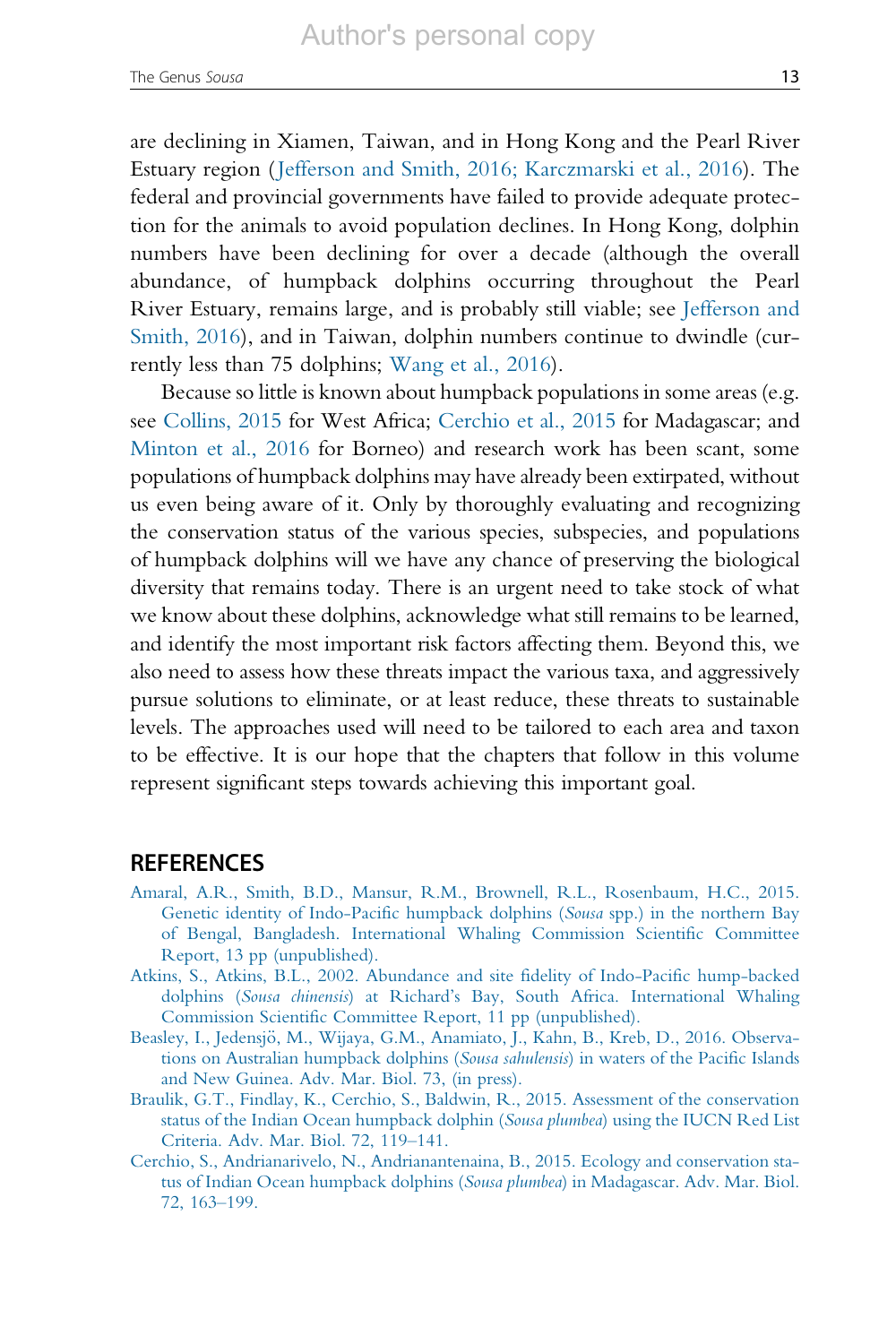- <span id="page-14-0"></span>[Chen, B., Zheng, D., Zhai, F., Xu, X., Wang, Q., Yang, G., 2008. Abundance, distribution](http://refhub.elsevier.com/S0065-2881(15)00002-4/rf0015) [and conservation of Chinese white dolphins \(](http://refhub.elsevier.com/S0065-2881(15)00002-4/rf0015)Sousa chinensis) in Xiamen, China. Mammal. Biol. (Zeit. für Saug.) 73, 156–164.
- [Chen, T., Hung, S.K., Qiu, Y., Jia, X., Jefferson, T.A., 2010. Distribution, abundance, and](http://refhub.elsevier.com/S0065-2881(15)00002-4/rf0020) [individual movements of Indo-Pacific humpback dolphins \(](http://refhub.elsevier.com/S0065-2881(15)00002-4/rf0020)Sousa chinensis) in the Pearl [River Estuary, China. Mammalia 74, 117](http://refhub.elsevier.com/S0065-2881(15)00002-4/rf0020)–125.
- Cockcroft, V.G., 1989. Biology of Indopacific humpback dolphins (Sousa plumbea) off Natal, South Africa. Paper presented at the Eight Biennial Conference on the Biology of Marine Mammals, Pacific Grove, California, USA (unpublished).
- [Cockcroft, V.G., Cliff, G., Ross, G.J.B., 1989. Shark predation on Indian Ocean bottlenose](http://refhub.elsevier.com/S0065-2881(15)00002-4/rf0025) dolphins Tursiops truncatus [off Natal, South Africa. S. Afr. J. Zool. 24, 305](http://refhub.elsevier.com/S0065-2881(15)00002-4/rf0025)–310.
- [Collins, T., 2015. Re-assessment of the conservation status of the Atlantic humpback dolphin](http://refhub.elsevier.com/S0065-2881(15)00002-4/rf9020) Sousa teuszii (Kükenthal, 1892), using the IUCN Red List Criteria. Adv. Mar. Biol. [72, 47](http://refhub.elsevier.com/S0065-2881(15)00002-4/rf9020)–77.
- [Corkeron, P., Morissette, N.M., Porter, L., Marsh, H., 1997. Distribution and status and of](http://refhub.elsevier.com/S0065-2881(15)00002-4/rf0030) hump-backed dolphins, Sousa chinensis[, in Australian waters. Asian Mar. Biol. 14, 49](http://refhub.elsevier.com/S0065-2881(15)00002-4/rf0030)–59.
- [Guissamulo, A., Cockcroft, V.G., 1997. Dolphin and dugong occurrence and distribution and](http://refhub.elsevier.com/S0065-2881(15)00002-4/rf0035) [fisheries internations in Maputo and Bazaruto Bays, Mozambique. International Whaling](http://refhub.elsevier.com/S0065-2881(15)00002-4/rf0035) [Commission Scientific Committee Report, 11 pp \(unpublished\) \(SC/49/SM24\).](http://refhub.elsevier.com/S0065-2881(15)00002-4/rf0035)
- [Guissamulo, A., Cockcroft, V.G., 2004. Ecology and population estimates of Indo-Pacific](http://refhub.elsevier.com/S0065-2881(15)00002-4/rf0040) humpback dolphins (Sousa chinensis[\) in Maputo Bay, Mozambique. Aquat. Mamm.](http://refhub.elsevier.com/S0065-2881(15)00002-4/rf0040) [30, 94](http://refhub.elsevier.com/S0065-2881(15)00002-4/rf0040)–102.
- [Hanf, D.M., Hunt, T., Parra, G.J., 2016. Humpback dolphins of Western Australia: a review](http://refhub.elsevier.com/S0065-2881(15)00002-4/rf9025) [of current knowledge and recommendations for future management. Adv. Mar. Biol. 73,](http://refhub.elsevier.com/S0065-2881(15)00002-4/rf9025) [\(in press\).](http://refhub.elsevier.com/S0065-2881(15)00002-4/rf9025)
- [Hung, S.K., 2008. Habitat use of Indo-Pacific humpback dolphins \(](http://refhub.elsevier.com/S0065-2881(15)00002-4/rf0045)Sousa chinensis) in Hong [Kong. Ph.D. thesis, University of Hong Kong.](http://refhub.elsevier.com/S0065-2881(15)00002-4/rf0045)
- [Hung, S.K., 2014. Monitoring of marine mammals in Hong Kong waters \(2013](http://refhub.elsevier.com/S0065-2881(15)00002-4/rf0050)–14): Final [report to the Agriculture, Fisheries and Conservation Department, Hong Kong SAR](http://refhub.elsevier.com/S0065-2881(15)00002-4/rf0050) [Government. \(unpublished\).](http://refhub.elsevier.com/S0065-2881(15)00002-4/rf0050)
- [Jaroensutasinee, M., Jutapruet, S., Jaroensutasinee, K., 2010. Population size of Indo-Pacific](http://refhub.elsevier.com/S0065-2881(15)00002-4/rf0055) humpback dolphins (Sousa chinensis[\) at Khanom, Thailand. Walailak J. Sci. Tech.](http://refhub.elsevier.com/S0065-2881(15)00002-4/rf0055) [7, 115](http://refhub.elsevier.com/S0065-2881(15)00002-4/rf0055)–126.
- [Jefferson, T.A., 2007. Monitoring of Chinese white dolphins \(](http://refhub.elsevier.com/S0065-2881(15)00002-4/rf0060)Sousa chinensis) in Hong Kong [waters: biopsy sampling and population data analysis. Unpublished contract report to the](http://refhub.elsevier.com/S0065-2881(15)00002-4/rf0060) [Agriculture, Fisheries and Conservation Department, Hong Kong SAR Government.](http://refhub.elsevier.com/S0065-2881(15)00002-4/rf0060)
- [Jefferson, T.A., Karczmarski, K., 2001.](http://refhub.elsevier.com/S0065-2881(15)00002-4/rf0065) Sousa chinensis. Mammal. Spec. 655, 1–9.
- [Jefferson, T.A., Rosenbaum, H.R., 2014. Taxonomic revision of the humpback dolphins](http://refhub.elsevier.com/S0065-2881(15)00002-4/rf0070) (Sousa [spp.\), and description of a new species from Australia. Mar. Mamm. Sci](http://refhub.elsevier.com/S0065-2881(15)00002-4/rf0070) [30, 1494](http://refhub.elsevier.com/S0065-2881(15)00002-4/rf0070)–1541.
- [Jefferson, T.A., Smith, B.D., 2016. Re-assessment of the conservation status of the Indo-](http://refhub.elsevier.com/S0065-2881(15)00002-4/rf9030)Pacific humpback dolphin (Sousa chinensis[\) using the IUCN Red List Criteria. Adv.](http://refhub.elsevier.com/S0065-2881(15)00002-4/rf9030) [Mar. Biol. 73, \(in press\).](http://refhub.elsevier.com/S0065-2881(15)00002-4/rf9030)
- [Jefferson, T.A., Hung, S.K., Lam, P.K.S., 2006. Strandings, mortality and morbidity of Indo-](http://refhub.elsevier.com/S0065-2881(15)00002-4/rf0075)[Pacific humpback dolphins in Hong Kong, with emphasis on the role of environmental](http://refhub.elsevier.com/S0065-2881(15)00002-4/rf0075) [contaminants. J. Cetacean Res. Manag. 8, 181](http://refhub.elsevier.com/S0065-2881(15)00002-4/rf0075)–193.
- Jefferson, T.A., Hung, S.K., Würsig, B., 2009. Protecting small cetaceans from coastal devel[opment: impact assessment and mitigation experience in Hong Kong. Mar. Policy](http://refhub.elsevier.com/S0065-2881(15)00002-4/rf0080) [33, 305](http://refhub.elsevier.com/S0065-2881(15)00002-4/rf0080)–311.
- [Jefferson, T.A., Hung, S.K., Robertson, K.M., Archer, F.I., 2012. Life history of the Indo-](http://refhub.elsevier.com/S0065-2881(15)00002-4/rf0085)[Pacific humpback dolphin in the Pearl River Estuary, southern China. Mar. Mamm. Sci.](http://refhub.elsevier.com/S0065-2881(15)00002-4/rf0085) [28, 84](http://refhub.elsevier.com/S0065-2881(15)00002-4/rf0085)–104.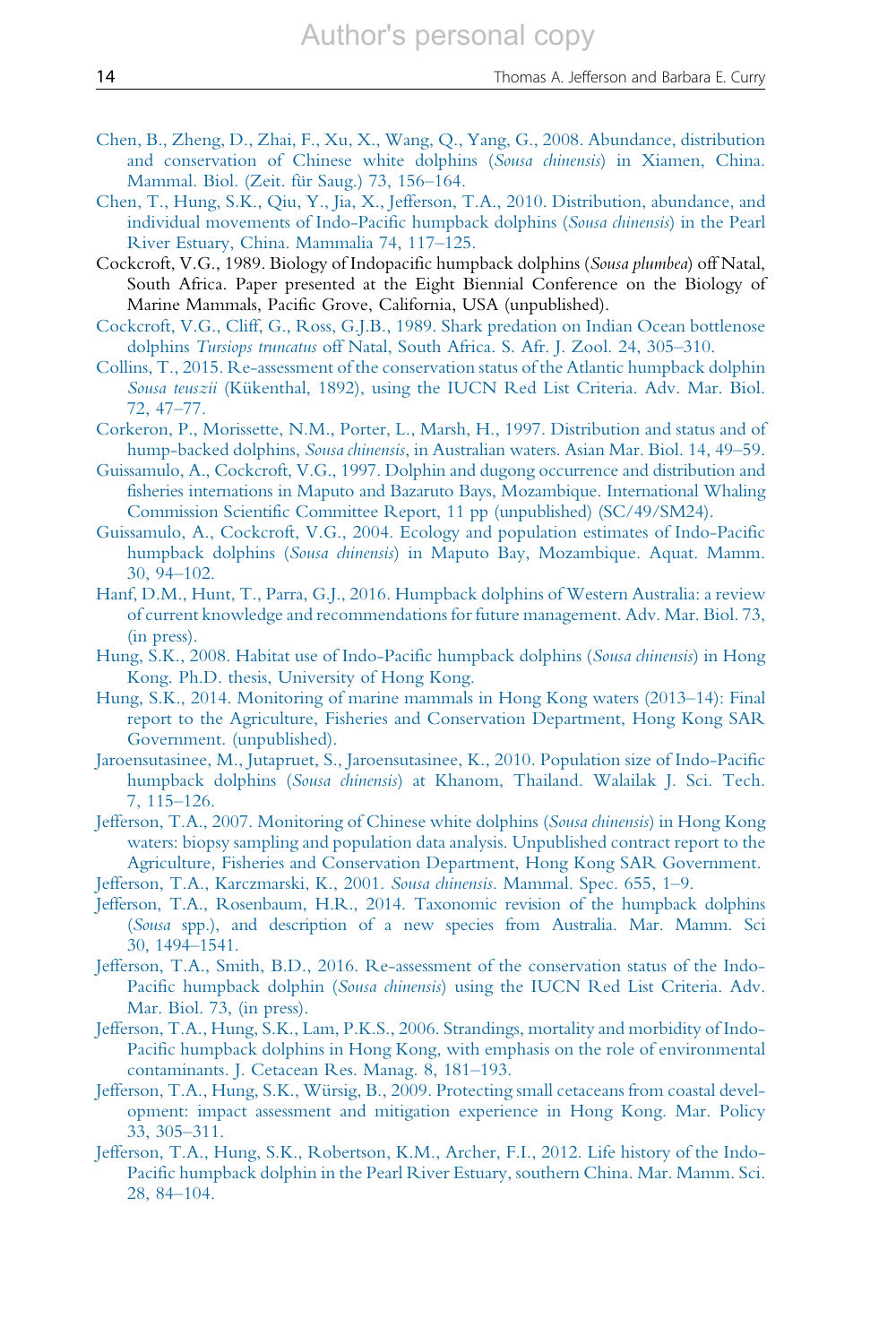- <span id="page-15-0"></span>[Jutapruet, S., Huang, S.-L., Li, S., Lin, S., Kittiwattanawong, M., Pradit, K., 2015. Popula](http://refhub.elsevier.com/S0065-2881(15)00002-4/rf0090)[tion size and habitat characteristics of the Indo-Pacific Humpback dolphin \(](http://refhub.elsevier.com/S0065-2881(15)00002-4/rf0090)Sousa chinensis[\) off Donsak, Surat Thani, Thailand. Aquat. Mamm. 41, 129](http://refhub.elsevier.com/S0065-2881(15)00002-4/rf0090)–142.
- [Karczmarski, L., 1999. Group dynamics of humpback dolphins \(](http://refhub.elsevier.com/S0065-2881(15)00002-4/rf0095)Sousa chinensis) in the Algoa [Bay region, South Africa. J. Zool., London 249, 283](http://refhub.elsevier.com/S0065-2881(15)00002-4/rf0095)–293.
- [Karczmarski, L., Cockcroft, V.G., 1999. Daylight behaviour of humpback dolphins,](http://refhub.elsevier.com/S0065-2881(15)00002-4/rf0100) Sousa chinensis in Algoa Bay, South Africa. Zeit. für Saug. 64, 19–29.
- [Karczmarski, L., Cockcroft, V.G., McLachlan, A., 1999. Group size and seasonal pattern of](http://refhub.elsevier.com/S0065-2881(15)00002-4/rf0105) occurrence of humpback dolphins Sousa chinensis [in Algoa Bay, South Africa. S. Afr. J.](http://refhub.elsevier.com/S0065-2881(15)00002-4/rf0105) [Mar. Sci. 21, 89](http://refhub.elsevier.com/S0065-2881(15)00002-4/rf0105)–97.
- [Karczmarski, L., Cockcroft, V.G., McLachlan, A., 2000. Habitat use and preferences of Indo-](http://refhub.elsevier.com/S0065-2881(15)00002-4/rf0110)Pacific humpback dolphins Sousa chinensis [in Algoa Bay, South Africa. Mar. Mamm. Sci.](http://refhub.elsevier.com/S0065-2881(15)00002-4/rf0110) [16, 65](http://refhub.elsevier.com/S0065-2881(15)00002-4/rf0110)–79.
- [Karczmarski, L., Huang, S., Or, C.K.M., Gui, D., Chan, S.C.Y., Lin, W., Porter, L.,](http://refhub.elsevier.com/S0065-2881(15)00002-4/rf9035) [Wong, W., Zheng, R., Ho, Y., Chui, S.Y.S., Tiongson, A.J.C., Mo, Y.,](http://refhub.elsevier.com/S0065-2881(15)00002-4/rf9035) [Chang, W., Kwok, J.H.W., Tang, R.W.K., Lee, A.T.L., Yiu, S., Keith, M.,](http://refhub.elsevier.com/S0065-2881(15)00002-4/rf9035) [Gailey, G., Wu, Y., 2016. Humpback dolphins in Hong Kong and the Pearl River Delta:](http://refhub.elsevier.com/S0065-2881(15)00002-4/rf9035) [status, threats and conservation challenges. Adv. Mar. Biol. 73, \(in press\).](http://refhub.elsevier.com/S0065-2881(15)00002-4/rf9035)
- [Kiani, M.S., Van Waerebeek, K., 2015. A review of the status of the Indian Ocean humpback](http://refhub.elsevier.com/S0065-2881(15)00002-4/rf9040) dolphin Sousa plumbea [in Pakistan. Adv. Mar. Biol. 72, 201](http://refhub.elsevier.com/S0065-2881(15)00002-4/rf9040)–227.
- Mendez, M., Jefferson, T.A., Kolokotronis, S.O., Krützen, M., Parra, G.J., Collins, T., [Minton, G., Baldwin, R., Berggren, P., Sarnblad, A., Amir, O.A., Peddemors, V.M.,](http://refhub.elsevier.com/S0065-2881(15)00002-4/rf0115) [Karczmarski, L., Guissamula, A., Smith, B., Sutaria, D., Amato, G., Rosenbaum, H.C.,](http://refhub.elsevier.com/S0065-2881(15)00002-4/rf0115) [2013. Integrating multiple lines of evidence to better understand the evolutionary diver](http://refhub.elsevier.com/S0065-2881(15)00002-4/rf0115)[gence of humpback dolphins along their entire distribution range: a new dolphin species](http://refhub.elsevier.com/S0065-2881(15)00002-4/rf0115) [in Australian waters? Mol. Ecol. 22, 5936](http://refhub.elsevier.com/S0065-2881(15)00002-4/rf0115)–5948.
- [Minton, G., Poh, A.N.Z., Peter, C., Porter, L., Kreb, D., 2016. Indo-Pacific humpback dol](http://refhub.elsevier.com/S0065-2881(15)00002-4/rf9045)[phins in Borneo: A review of current knowledge with emphasis on Sarawak. Adv. Mar.](http://refhub.elsevier.com/S0065-2881(15)00002-4/rf9045) [Biol. 73, \(in press\).](http://refhub.elsevier.com/S0065-2881(15)00002-4/rf9045)
- [Muralidharan, R., 2013. Sightings and behavioral observations of Indo-Pacific humpback](http://refhub.elsevier.com/S0065-2881(15)00002-4/rf0120) dolphins Sousa chinensis [\(Osbeck, 1765\) along Chennai coast, Bay of Bengal.](http://refhub.elsevier.com/S0065-2881(15)00002-4/rf0120) [J. Threat. Taxa 5, 5002](http://refhub.elsevier.com/S0065-2881(15)00002-4/rf0120)–5006.
- [Nolte, Z., 2013. The Natural History of the Humpback Dolphin,](http://refhub.elsevier.com/S0065-2881(15)00002-4/rf0125) Sousa chinensis, in [KwaZulu-Natal, South Africa: Age, Growth and Reproduction. M.Sc. thesis, Rhodes](http://refhub.elsevier.com/S0065-2881(15)00002-4/rf0125) [University, South Africa, 158 pp.](http://refhub.elsevier.com/S0065-2881(15)00002-4/rf0125)
- [Owen, R., 1866. On some Indian Cetacea collected by Walter Elliot, Esq. Trans. Zool. Soc.,](http://refhub.elsevier.com/S0065-2881(15)00002-4/rf0130) [London 6, 17](http://refhub.elsevier.com/S0065-2881(15)00002-4/rf0130)–47.
- [Parra, G.J., Cagnazzi, D., 2016. Conservation status of the Australian humpback dolphin](http://refhub.elsevier.com/S0065-2881(15)00002-4/rf9050) (Sousa sahulensis[\) using the IUCN Red List Criteria. Adv. Mar. Biol. 73, \(in press\).](http://refhub.elsevier.com/S0065-2881(15)00002-4/rf9050)
- [Parra, G.J., Ross, G.J.B., 2009. Humpback dolphins](http://refhub.elsevier.com/S0065-2881(15)00002-4/rf0135) Sousa chinensis and S. teuszii. In: Perrin, W.F., Würsig, B., Thewissen, J.G.M. (Eds.), Encyclopedia of Marine [Mammals, second ed. Academic Press, London, pp. 576](http://refhub.elsevier.com/S0065-2881(15)00002-4/rf0135)–582.
- [Parra, G., Corkeron, P.J., Marsh, H., 2006. Population sizes, site fidelity and residence](http://refhub.elsevier.com/S0065-2881(15)00002-4/rf0140) [patterns of Austrlian snubfin and Indo-Pacific humpback dolphins: implications for](http://refhub.elsevier.com/S0065-2881(15)00002-4/rf0140) [conservation. Biol. Conserv. 129, 167](http://refhub.elsevier.com/S0065-2881(15)00002-4/rf0140)–180.
- [Perrin, W.F., Rosel, P., Cipriano, F., 2013. How to contend with paraphyly in the taxonomy](http://refhub.elsevier.com/S0065-2881(15)00002-4/rf0145) [of the delphinine cetaceans? Mar. Mamm. Sci. 29, 567](http://refhub.elsevier.com/S0065-2881(15)00002-4/rf0145)–588.
- Piwetz, S., Lundquist, D., Würsig, B., 2015. Humpback dolphin (genus Sousa) behavioural [responses to human activities. Adv. Mar. Biol. 72, 17](http://refhub.elsevier.com/S0065-2881(15)00002-4/rf9055)–45.
- [Pl](http://refhub.elsevier.com/S0065-2881(15)00002-4/rf9060)ön, [S., Cockcroft, V.G., Froneman, W.P., 2015. The natural history and conservation of](http://refhub.elsevier.com/S0065-2881(15)00002-4/rf9060) Indian Ocean humpback dolphins (Sousa plumbea[\) in South African waters. Adv. Mar.](http://refhub.elsevier.com/S0065-2881(15)00002-4/rf9060) [Biol. 72, 143](http://refhub.elsevier.com/S0065-2881(15)00002-4/rf9060)–162.